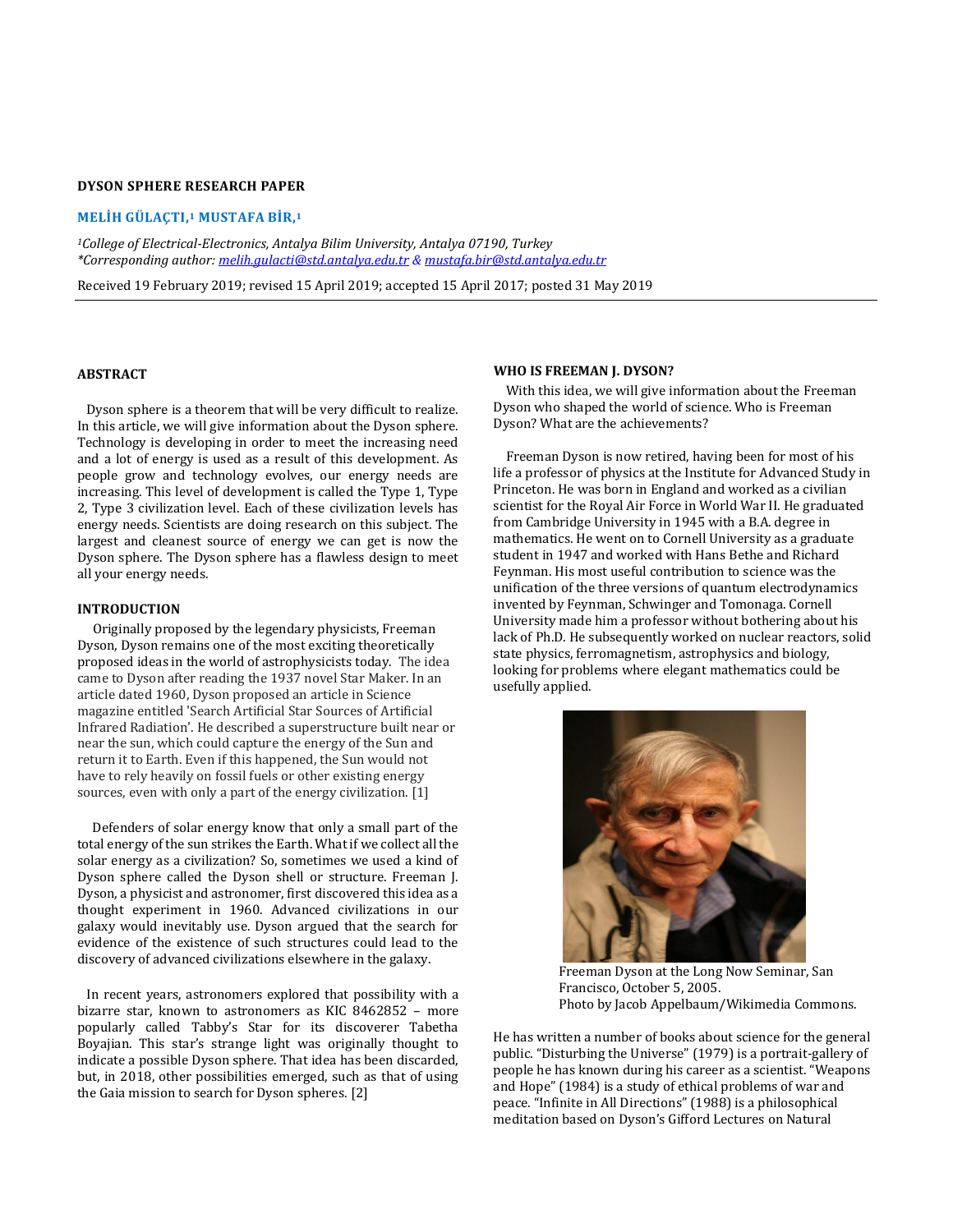Theology given at the University of Aberdeen in Scotland. "Origins of Life" (1986, second edition 1999) is a study of one of the major unsolved problems of science. "From Eros to Gaia" (1992) is a collection of essays and lectures, starting with a science-fiction story written at the age of nine, and ending with a mugging in Washington at age fifty-four. "Imagined Worlds" (1997) is an edited version of a set of lectures given in 1995 at the Hebrew University in Jerusalem about human destiny, literature and science. "The Sun, the Genome and the Internet" (1999) discusses the question of whether modern technology could be used to narrow the gap between rich and poor rather than widen it. "The Scientist as Rebel" (2006) is a collection of book reviews and essays, mostly published in The New York Review of Books. "A Many-colored Glass: Reflections on the Place of Life in the Universe" (2007) is an edited version of a set of lectures given in 2004 at the University of Virginia. Dyson is a fellow of the American Physical Society, a member of the U.S. National Academy of Sciences, and a fellow of the Royal Society of London. In 2000 he was awarded the Templeton Prize for progress in Religion, and in 2012 he was awarded the Henri Poincaré Prize at the August meeting of the International Mathematical Physics Congress. [3]

## **What's Nikolai Kardeshev's Scale and harmless energy?**

The scale developed by Nikolai Kardashev in 1964 categorizes the level of development of a civilization according to the amount of energy produced and the method of production



Fig1. Nikolai Kardashev Scale

According to this scale, the level of civilization in the universe is divided into three. These are Type 1, Type 2 and Type 3. These levels of civilization are developing in direct proportion to energy use and energy needs. In the Type 1 civilization, which we are in, but we do not fulfill the requirements, we must use all clean energy sources on the planet in a way that will not harm the human and nature. To be at type 1 civilization level, we must be able to use all the clean energy sources in the world and to be able to convert the energy from the stars to the electric energy. But at present, we provide more than half of the energy required by our planet from fossil fuels. Serious predictions of fossil fuels will be exhausted in 2050. After the fossil fuels are exhausted, the use of clean energy sources will increase and then these clean energy sources will not be enough for us due to the results of developing technology. Most people say that if clean energy sources are insufficient, they can close this gap with nuclear power plants. But they are connected to the elements in the world in nuclear power plants. These elements are uranium, thorium. If one day will end in these elements, we can see the world expecting troublesome days about energy.



Fig2. Radiation Level in Daily Life

In addition, we must take into consideration that we must not harm nature and human beings while producing our energy to achieve Type 1 civilization level. Figure 2 below shows the amount of radiation in daily life. Nuclear power plant accidents until the time we have shown in Figure 3.



Fig3. Nuclear Power Plant Accidents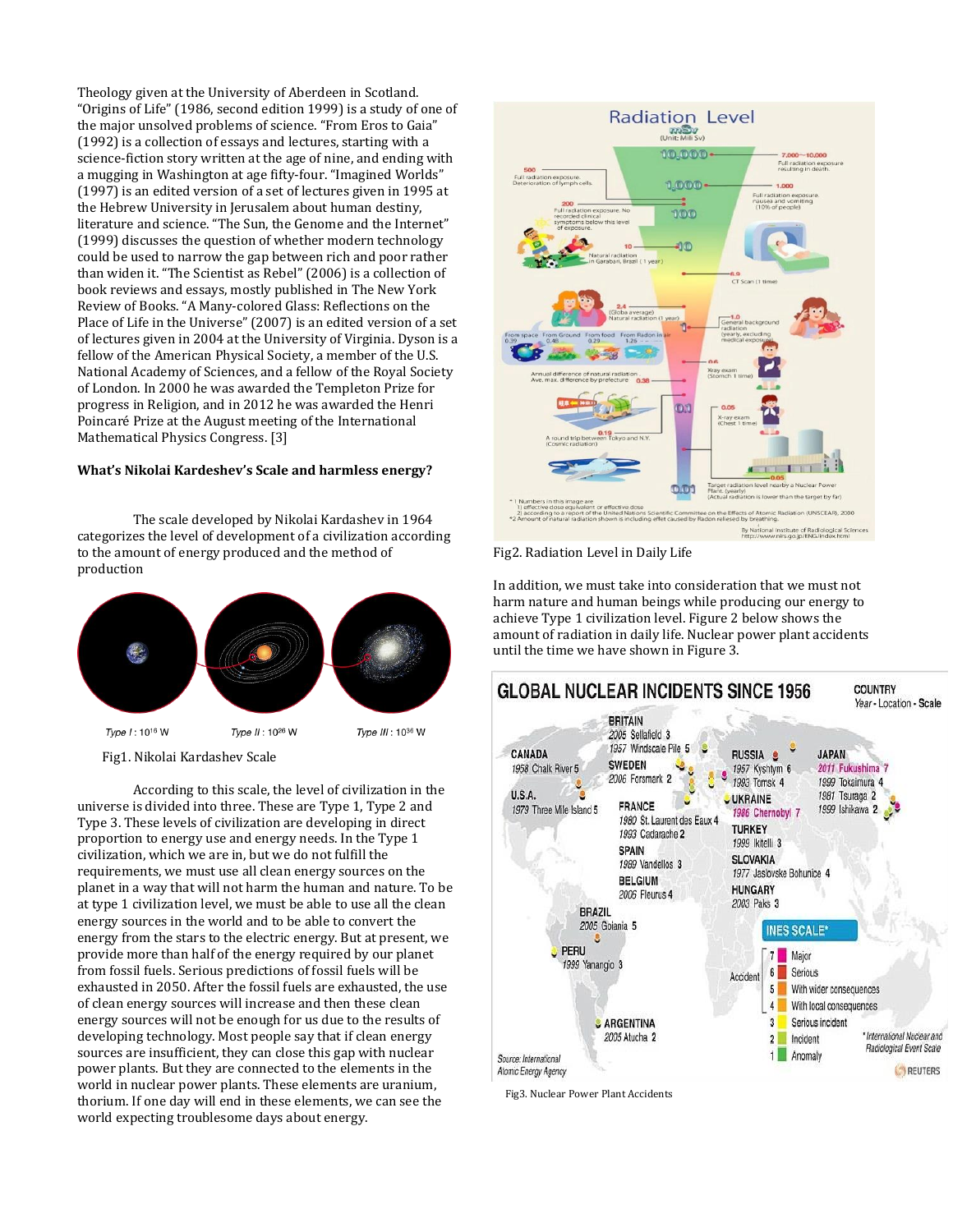Even if the energy obtained from nuclear energy is too much, it cannot meet the requirements of Type 1 civilization level.

## **What will happen after completing the Type 1 civilization level?**

 Type 2 level of civilization is a level where the energy resources on the planet are not enough and now a different energy source works. Different types of resources are needed in Type 2 civilization and these are the other planets close to our planet and the sun and stars in the center of our planet's system.

A fictional Dyson Sphere. Such a structure surrounds the entire star and can make use of all the energy it produces. Type 2 civilizations will most likely find ways to use all the energy of their stars with the help of a Dyson Sphere (or similar) technology. They are civilizations that can collect all the energy emitted by their star, for example, a civilization that can build a Dyson sphere. They can collect up to 4 x 1033 erg / sec (4 x 1026 watts) of energy, which is all the energy we can get from the Sun. Alternatively, the fusion power of the star can be used as a large-scale reactor to meet the needs of this civilization [4]. In type 3 civilizations, biological vitality will be intertwined with technology. In such civilizations, it can be very difficult to define the vitality.

Using all of the energy produced by the galaxy in which they exist, these civilizations dominate such energy as  $4 \times 1044$  gig / sec (4 x 1037 watts). They can colonize the galaxy, extract energy from hundreds of millions of stars, hover in interstellar space and capture countless planets.

For people, access to such a species means hundreds of thousands of years of evolution, both biological and mechanical. People who are purely biological are likely to be seen as defective, inferior or non-inverted by their cybernetic companions [4].

## **How will the Dyson sphere will be possible?**

The suggested example of using these energy sources is the Dyson sphere. The Dyson sphere is first shown as a subject in the series and films, but later scientists realize that there is something that can be done by working on it. In order to make the Dyson sphere a perfect engineering, we need to discover new materials for our perfect spacecraft to be able to make our production base on another planet, the materials in the world, not enough materials. First, the dyson sphere is designed to turn around the sun, but the gravitational law will not allow it. The Dyson sphere has the same importance as our ancestors by exploring the fire and making the technological leap. So how do we design the Dyson Sphere? For the Dyson sphere, we can do it perfectly with satellites and a series of optical panels that we will send into the orbit of the sun.

The aim of the hypothesis is building huge structure to harness 100% of its energy and also living on it. The structure's building block is special block, which can transform one star's whole power to useable energy for us. The mass required for the construction of the Dyson Sphere is

#### $M = ρ4πr<sup>2</sup>t$

where ρ is the density of the material of the Sphere and t its thickness. For Earth-like density, radius of  $3 \times 106$  km and thickness of 1 meter, we find a mass of  $\sim$  6 × 1023 kg, slightly less than the mass of the Moon! Obviously, this is a small fraction of the usable mass in the solar system, and the mass of one terrestrial planet will easily give a 10 m-thick shell, so that the inhabitants will not worry very much about accidentally puncturing it. "d" with natural infra-red sources in the same part of the sky.

## **What is the Temperature of Space?**

 Regarding the fact that space is part of space/time and they are inseparable, such a question asked as per this chapters titular is as useful as asking:

So, I refer to "space" in the following further examples as a term for outer space in vacuo and extra-planetary events unless stated otherwise. To investigate the thermal energy transfer possibilities of a Dyson Sphere, one must first ask: Following the zeroth law of thermodynamics, for a systems temperature to be measured, a thermometer works by being in physical contact with the matter being observed and then taking the temperature of the connected matter with either mercury in the system, thermal sensors or thermistors should electronic readings wish to be taken. Essentially when using a thermometer or temperature sensor, the reading you obtain is the temperature of the thermometer/sensor itself when it has reached thermal equilibrium within an enclosed system, so to measure the temperature of "space" is quite nonsensical in its question (disregarding the occasional radiating particle collision).

As the zeroth law of thermodynamics states, heat can be transferred via a system of

bodies that are within physical contact. I shall describe The Zeroth Law here in a basic model.

If you have a system of three bodies of mass, for this example we will call them "Object Alpha", "Object Bravo" and "Object Charlie" for references sake, the following scenario shall describe the zeroth law in effect. If "Object Alpha" is in physical contact with "Object Bravo", but not in physical contact with "Object Charlie", if "Object Charlie" is also in physical contact with "Object

as the thermal energy (heat) transverses via the atomic structure and molecules of each object and thermally excites the connecting molecules and thus transfers energy in the system, this zeroth law of thermodynamics is very easily observed on Earth but in the imperfect vacuum of open space, there is less solid matter combined in contact than here on Earth (in regard to the vastness of the known universe).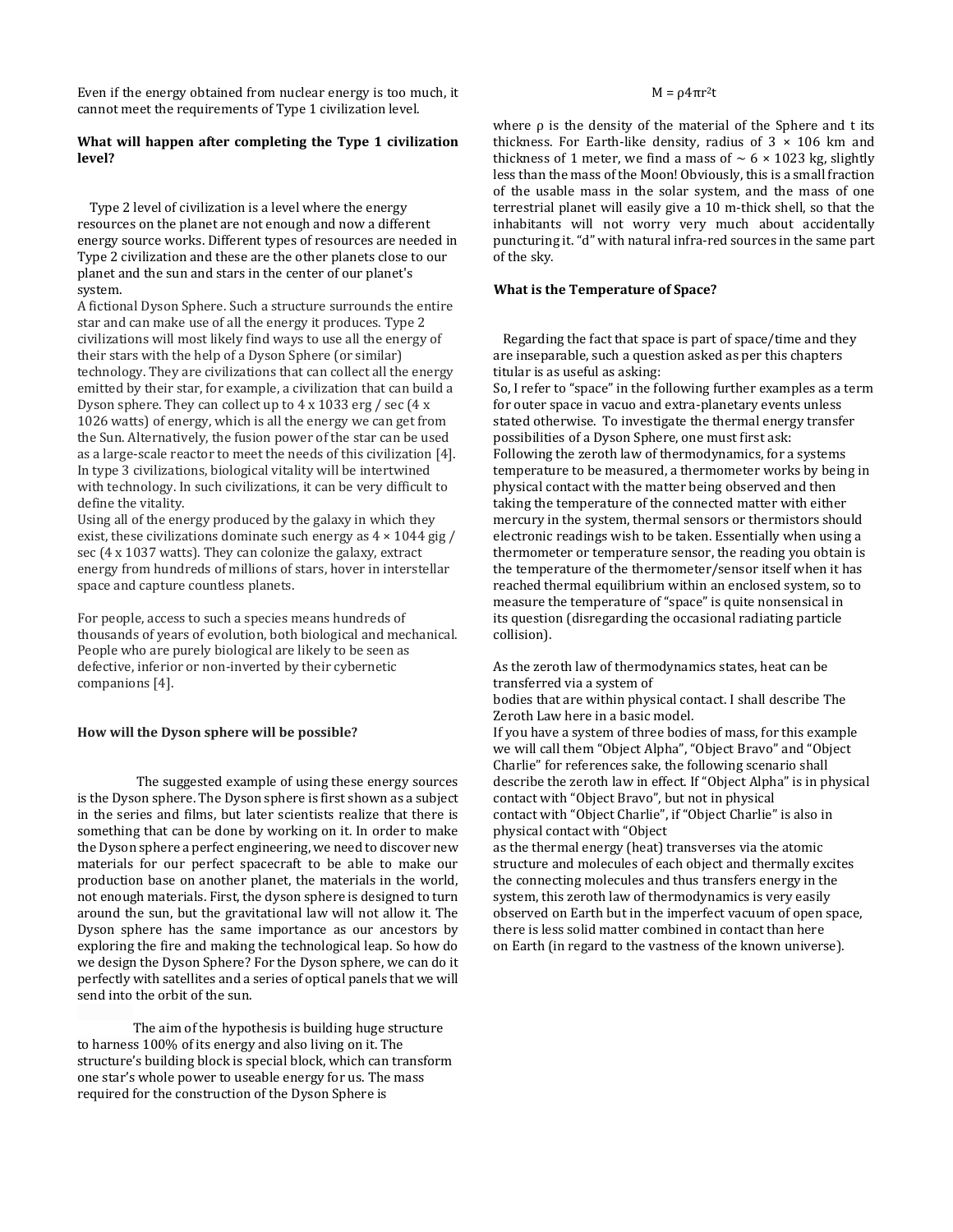This diagram represents heat transfer via the zeroth law of thermodynamics to help visualise the zeroth law in motion:



## **The Dyson Sphere**

A Dyson Sphere is a hypothesised extra-terrestrial megastructure that was used to solve the question of "What if alien civilisations do not wish to communicate?". Two curious Professors Cocconi and Morrison at Cornell pondered this question and came to the conclusion that radio signals in space should be searched for (Morrison and Cocconi, 1959), and ultimately this lead to the creation of SETI (Search for Extra-terrestrial Intelligence) when Frank Drake at The Green Bank Observation began his search in a project he named Project Ozma, in Drakes words he wrote, "It is named for the queen of the imaginary land of Oz, a place very far away, difficult to reach, and populated by exotic beings" (Drake, 1959).

The Howard Tatel telescope



Fig4. National Radio Astronomy Observatory,1959

 In 1960 Professor Freeman Dyson proposed that it was indeed possible, and if such a civilisation were to exist it would be one of extraordinary capability when it came to the use and harnessing of energy for work, also to contain radio emissions it must be an enclosed system for

total isolation, but due to the laws of thermodynamics, the civilisation that created the hypothesised Dyson Sphere and using such large flows of energy, whether or not it wished to communicate with other species it would have no choice via the laws of thermodynamics but to dispose of waste heat, this heat must then be radiated into space in the form of infra-red radiation. Dyson then proposed that uncommunicative civilizations could possibly be detected from sources of infra-red radiation emitted from the gravitational wells surrounding the mass of a star if they used a flow of energy large enough when compared with natural infra-red sources in the same part of the sky.

Per Kardashev's Scale, a civilisation that can create a Dyson Sphere and harnessing all of a star's energy would be categorised as a Type 2 civilisation.

#### Sun to Earth Scale



Fig5. Earth to Scale,NASA,2013

 Due to the tremendous scale of a living stars size and the energy output in its various states of nuclear fusion, the civilisation that created such a megastructure to encompass an entire star would need to use a dense material that is capable of supporting itself under the massive gravitational pull of the host star, as the amount of photons striking the inner surface of the sphere would also be contained, this will almost certainly require an outlet for such pressures and energy in order for the structure to maintain its integrity without collapsing.

 There is also the factor of volumetric expansion per the material used in the spheres construction material, the formula:

# $\Delta V = \beta \Delta T$

explains that per the materials coefficient of linear expansion (multiplied by 3 for volumetric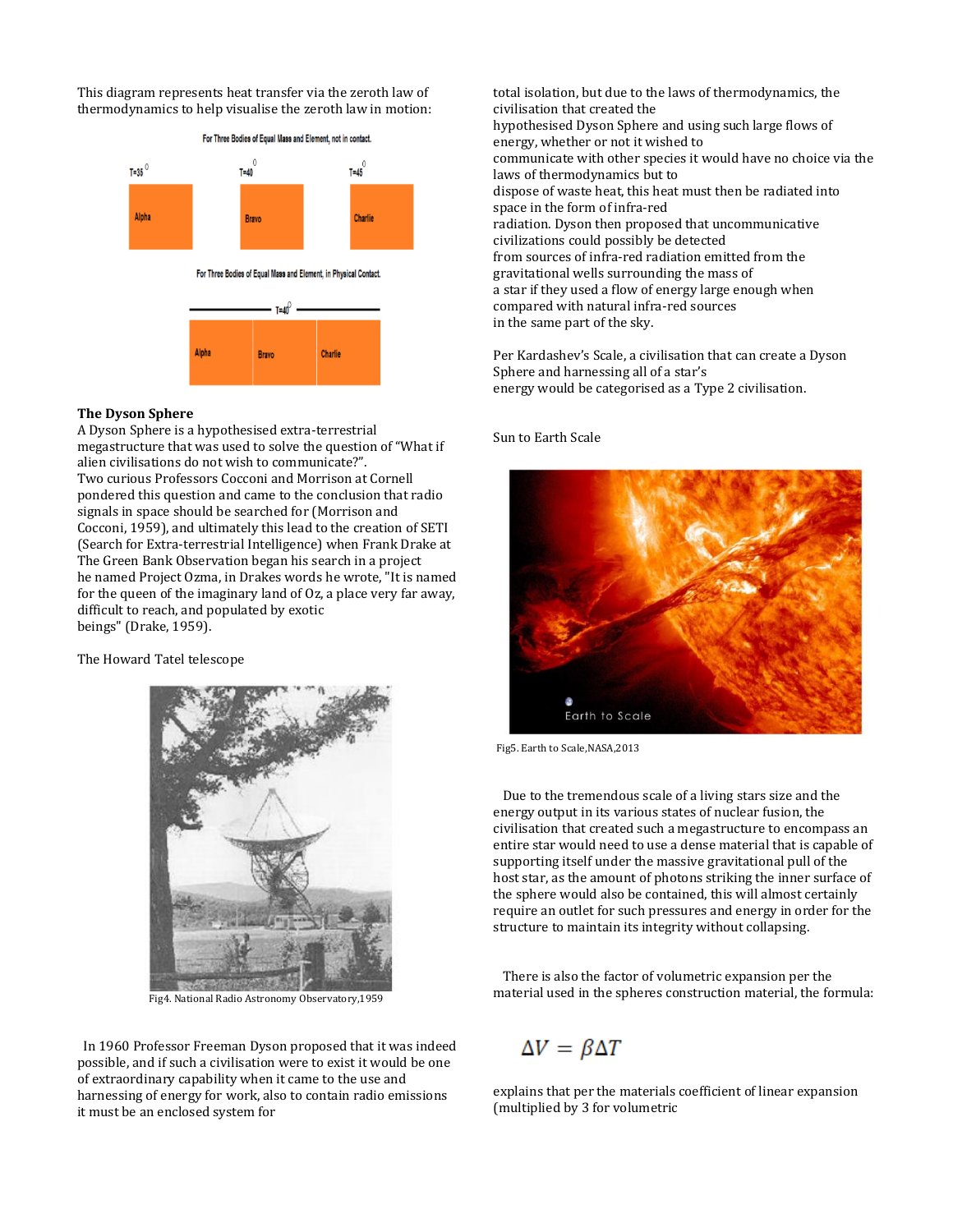expansion), when used in combination with the zeroth law of thermodynamics that there will be waste heat that leaves the structure itself, as it will eventually reach thermal equilibrium as this is what the universe strives for.

I will hypothetically speculate on the possibilities of heat transfer via the sphere, and apply the laws of thermodynamics to the hypotheses of Kardashev and propose that there may be other viable methods of detection, should such an object exist. If there is a sealed Dyson Sphere with an area exact of our stars (taking the exact measurement and not leaving space in-between for a more direct measurement), the area of the star would be 6,078,747,774,547 km<sup>2</sup> and by using Dennis L. Mammana's pre-stated measurement that there is one atom per  $cm<sup>3</sup>$  in "empty" space, if we convert that to metres we reach:

 $1 m<sup>3</sup> = 1,000,000 cm<sup>3</sup>$ 

Now taking the area of an atom, using the model used mainly in particle and quantum physics of  $1 \times 10^{-12}$  m, or one trillionth of a metre (Mark Winter, 2014), and multiplying it by 1,000,000  $cm<sup>3</sup>$ . We have an area of space filled with  $1x10<sup>-6</sup>$  m of atoms per cubic metre, when this is multiplied by the area of the outside wall of the hypothetical Dyson Sphere it would mean that there are potentiall of the individual atoms combined area colliding with the outside sphere at any stage.

As heat flows from hot to cold, a cold reservoir must be maintained, if this were to be within a 100% sealed Dyson Sphere, eventually the gaseous content and energy within the sphere will reach thermal equilibrium, everything will be at the same temperature and no useful.

If you think of a heat engine (or even electrical as there will be frictional heat) like water flowing down the side of a hill, energy flows from a higher temperature to the lower temperature. It is this flow that an engine converts into useable work.



Fig6. Carnot Engine,2014

 It does not matter how high the top of the hill is (using the hill height as an analogy to the temperature of the high temperature reservoir), you will only get the amount of work from the elevation of the reservoir (temperature of the sink reservoir (cold)) that the heat flows into.

 As per the heat exchange of radiated energy via rays in space, if the star is completely covered by the structure, the radiated energy transferred within the sphere itself would be completely contained, the photosphere is the shell of a star in from which light is radiated, assuming that the Dyson Sphere itself may be just outside the perimeter of a star's photosphere (the deepest region of a luminous object).

The physicist and natural philosopher Ludwig Boltzmann along with the theoretical physicist Max Planck theorised that every physical body of mass will spontaneously and continuously emit electromagnetic radiation, this is known as Black Body Radiation, and as such Boltzmann theorised that the sun emits in the region of 5700 K at the photosphere (Ces.fau.edu, 2016), this is a very high temperature and as such, should a Dyson Sphere contain said energy, supporting life without a vent once it reached thermal equilibrium seems unfitting when the models for life are based on "The Goldilocks Zone", or "Not too hot, not too cold." (NASA, 2003).

#### **White Dwarfs, Life and Dyson Spheres**

 It is well-known (see any introductory astronomy textbook) that stars are classified by using the so-called Hertzprung-Russel (HR) diagram, where each star is represented as a point in the absolute magnitude-spectral class (i.e. Luminosity-Surface Temperature) plane. The stars are not distributed uniformly on that plane but come in three main groups (Fig. 2). The diagonal band is called the main sequence, the group at the lower left are the white dwarfs, and the group roughly upper right are red giants. The names are appropriate: temperature decreases to the right, and high temperature stars are blue-white, low temperature stars are red. Also, the luminosity of a star in terms of its radius, and surface temperature is given by

L = 4πR2σT4

so we have

 $R \propto \sqrt{LT2}$ 

therefore radius increases from the lower-left to upper right.

 It turns out that these three groups represent evolutionary stages in the life of a star. The main sequence consists of stars fusing hydrogen, whereas the red giants are stars who have ended their main-sequence life and now are fusing higher elements at furious rates, white dwarfs are lower mass stars that have exhausted the possible fusion reactions and are slowly cooling by radiation. The white dwarfs represent one of the three possible end-states of stellar evolution, the other two being neutron stars and black holes.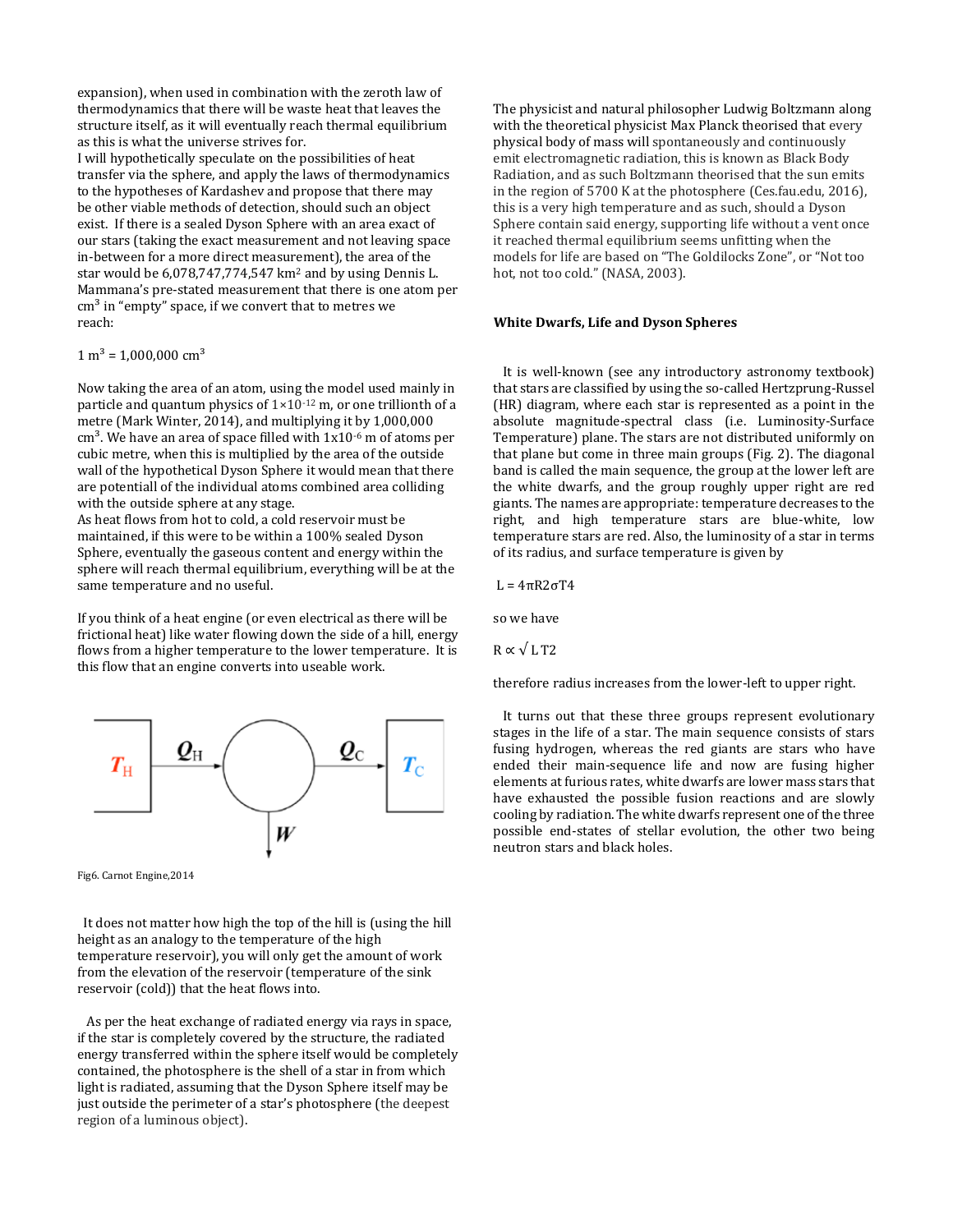

Fig7. The Hertzsprung-Russel Diagram.

 Figure: The Hertzsprung-Russel (HR) diagram for a representative sample of stars; 22000 stars from the Hipparcos Catalogue together with 1000 low luminosity stars (red and white dwarfs) from the Gliese Catalogue of Nearby Stars. Adapted from Richard Powell via Wikipedia.

Stars with masses of up to approximately 4 solar masses will eventually become white dwarfs. The limit is uncertain, since stars eject some mass into space during the red giant stage, and the criterion is the mass that remains. Even then, rotation makes a difference, but a non-rotating star will turn into a white dwarf if the remaining mass is less than the Chandrasekhar mass limit which is 1.4 solar masses.

Presumably, conditions should stay consistent for a relatively long time for life to flourish and diversify; extreme deviations result in mass extinctions. Also, presumably, intelligence arises only after a long process of evolution. Since the main-sequence lifetime of a star is roughly proportional to the inverse cube of its mass, one would expect the stars of most planetary systems harboring intelligent life to eventually end up as white dwarfs. If interstellar travel is fundamentally problematic, e.g. due to energy requirements –kinetic energy of a relativistic spaceship must be several, maybe tens of times its rest energy– or the vastness of interstellar distances implying one way or generations-long trips, building a Dyson Sphere around the newly formed white dwarf might be the natural way of sustaining the existence of the civilization.

Actually, the red giant stage is also quite long, about a billion years for a solar-mass star (it decreases with mass), so it might seem that life/intelligence/civilization could also develop during that stage. However, conditions like radiative flux and stellar wind, even the mass of the star, are quite variable during the red giant phase, as opposed to the main-sequence period, when they are stable. Hence, while the astronomically-long-term outlook of an intelligent civilization is subject of conjecture, a civilization set to build a Dyson Sphere as discussed in this work would

probably arise during the main sequence period of its star, and find ways to survive the red giant stage; maybe temporarily migrating to an orbit farther from its star, either to a planet, or failing/rejecting4 that, to orbital habitats a la O'Neill. In fact, such an effort would provide the experience needed before undertaking the construction of the Dyson Sphere around the eventual white dwarf.

## **Conclusion:**

 We argued that most stars (if any) harboring intelligent life must end up as white dwarfs, hence it is natural to also consider these objects in addition to main sequence stars as central objects for Dyson Spheres. More importantly, it is possible to find parameters for these DS's such that both the temperature and gravity are close to the values for the type of life we are familiar with. This should be contrasted with the usual idea of the Dyson Sphere, AU-sized and around a main-sequence star, where gravity is negligible on the DS, hence artificial gravity may be needed, a technology which might be impossible. Other benefits are much less need for building materials compared to the 'standard' DS, and the possibility of converting trash into energy at nuclear fission-reactor efficiencies. A drawback is much stricter strength requirement for the building materials. We conclude that 106 km-scale Dyson Spheres built around white dwarfs are at least as realistic as the 'standard' ones, and possibly more probable. Unfortunately, they would also be harder to detect.